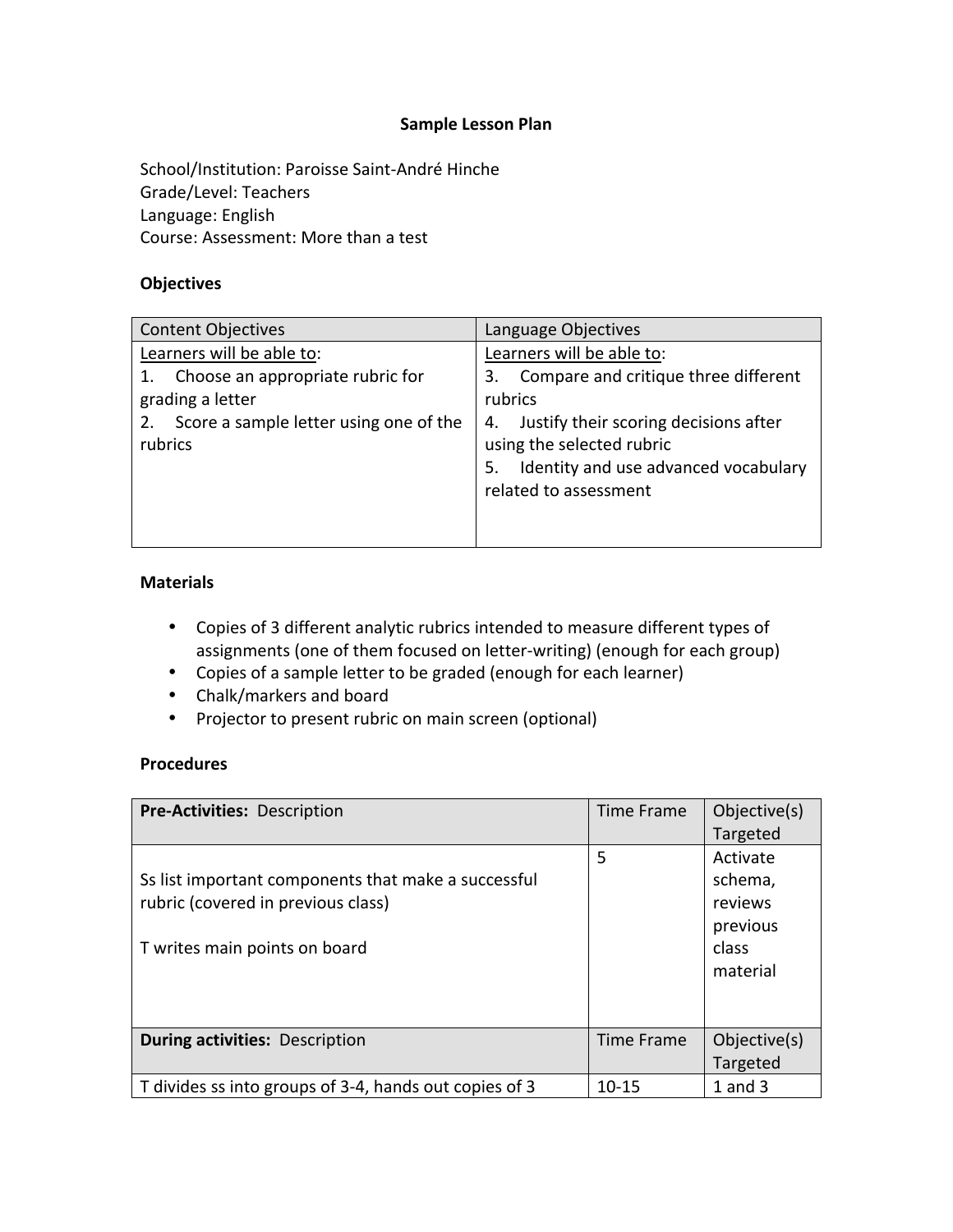| T divides ss into groups of 3-4, hands out copies of 3                             | $10 - 15$         | $1$ and $3$    |
|------------------------------------------------------------------------------------|-------------------|----------------|
| rubrics, asks Ss to read through them                                              |                   |                |
|                                                                                    |                   |                |
| T reviews important vocabulary words found in text                                 |                   | 5              |
| (bolded), such as assess, register, clarity                                        |                   |                |
| T asks ss to compare and contrast the rubrics in their                             | $10 - 15$         | $1$ and $3$    |
| groups                                                                             |                   |                |
| T writes on board some ideas that ss can consider, such                            |                   |                |
| as organization, categories, etc.                                                  |                   |                |
| T also includes possible questions that ss can use in                              |                   |                |
| discussion (targeting comparatives/superlatives)                                   |                   |                |
| l.e.,<br>Which rubric is the most detailed?                                        |                   |                |
| Which rubric is easiest to understand?                                             |                   |                |
|                                                                                    |                   |                |
|                                                                                    |                   |                |
|                                                                                    |                   |                |
|                                                                                    |                   |                |
| If not mentioned by ss, T informs ss that each rubric is                           | $5 - 7$           | $1$ and $3$    |
| intended to measure different types of assignments (i.e.                           |                   |                |
| project, argumentative essay, and letter writing).                                 |                   |                |
|                                                                                    |                   |                |
| T asks groups to choose the rubric that is best suited for                         |                   |                |
| letter writing and be able to explain why.                                         |                   |                |
|                                                                                    |                   |                |
| T's asks and writes questions on board to prompt                                   |                   |                |
| discussions that include modal use and frame responses                             |                   |                |
| in next activity.                                                                  |                   |                |
| i.e., Which rubric should be used to assess letter writing?                        |                   |                |
| Why would you use that rubric?                                                     |                   |                |
| Could you use all of the rubrics to assess letter writing?                         |                   |                |
|                                                                                    |                   |                |
|                                                                                    |                   |                |
| Each group justifies their decision to the class, drawing                          | $5 - 10$          | $\mathbf{1}$   |
| from the main points they reviewed in pre-activity                                 |                   |                |
|                                                                                    |                   |                |
| T reviews main points<br>T distributes copies of sample letter to each group, asks | $10 - 15$         | $\overline{2}$ |
| groups to grade the sample letter using the selected                               |                   |                |
| rubric                                                                             |                   |                |
| Groups share their scores with class. Justify why they                             | $5 - 10$          | 4              |
| chose that score                                                                   |                   |                |
| Post Activities: Description                                                       | <b>Time Frame</b> | Objective(s)   |